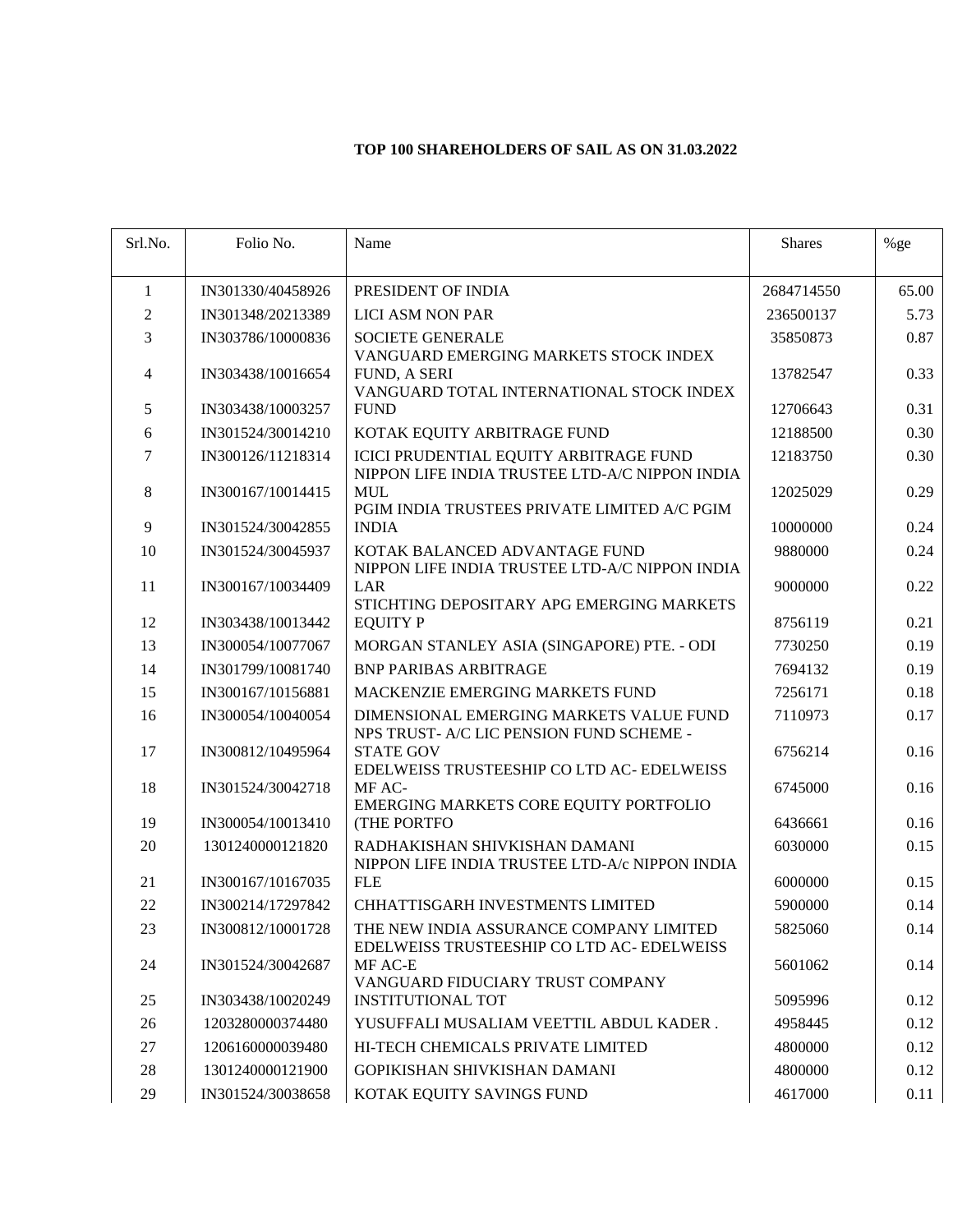| 30       | IN300167/10084332                      | NIPPON LIFE INDIA TRUSTEE LTD-A/C NIPPON INDIA<br><b>ARB</b><br>NPS TRUST- A/C LIC PENSION FUND SCHEME - | 4579000            | 0.11         |
|----------|----------------------------------------|----------------------------------------------------------------------------------------------------------|--------------------|--------------|
| 31       | IN300812/10494753                      | <b>CENTRAL G</b>                                                                                         | 4538581            | 0.11         |
| 32       | IN300167/10067404                      | <b>INDIAFIRST LIFE INSURANCE COMPANY LTD</b><br>L&T MUTUAL FUND TRUSTEE LIMITED-L&T                      | 4517066            | 0.11         |
| 33       | IN300054/10075158                      | <b>ARBITRAGE OPPO</b>                                                                                    | 4298750            | 0.10         |
| 34       | IN300167/10000004                      | DEUTSCHE BANK A.G.                                                                                       | 4139200            | 0.10         |
| 35       | 1301240000121810                       | KIRANDEVI GOPIKISHAN DAMANI                                                                              | 4000000            | 0.10         |
| 36       | IN301330/40038989                      | <b>OYSTER FINCAP PVT LTD</b>                                                                             | 3996650            | 0.10         |
| 37       | IN300167/10014132                      | BAJAJ ALLIANZ LIFE INSURANCE COMPANY LTD.                                                                | 3612705            | 0.09         |
| 38       | IN303786/10004771                      | ICICI PRUDENTIAL MULTICAP FUND                                                                           | 3500000            | 0.08         |
| 39       | IN300142/20774577                      | CITY OF NEW YORK GROUP TRUST                                                                             | 3459664            | 0.08         |
| 40       | 1206520000014420                       | YUSUF KASAM.                                                                                             | 3365394            | 0.08         |
| 41       | IN300724/10196033                      | DHARAMPAL SATYAPAL LTD<br>INVESTOR EDUCATION AND PROTECTION FUND                                         | 3361886            | 0.08         |
| 42       | 1204720013676780                       | <b>AUTHORITY M</b>                                                                                       | 3117487            | 0.08         |
| 43       | IN300054/10102206                      | WISDOMTREE INDIA INVESTMENT PORTFOLIO, INC.                                                              | 3046754            | 0.07         |
| 44       | 1301240000122450                       | DAMANI ESTATE AND FINANCE PVT LTD<br>TATA AIG GENERAL INSURANCE COMPANY                                  | 3000000            | 0.07         |
| 45       | IN300167/10007354                      | <b>LIMITED</b><br>NIPPON LIFE INDIA TRUSTEE LTD-A/C NIPPON INDIA                                         | 2992997            | 0.07         |
| 46       | 1601390000016010                       | <b>ETF</b>                                                                                               | 2949544            | 0.07         |
| 47       | IN300054/10108552                      | ICICI PRUDENTIAL COMMODITIES FUND                                                                        | 2926814            | 0.07         |
| 48       | IN301348/20142719                      | TATA ARBITRAGE FUND<br>FIDELITY SALEM STREET TRUST: FIDELITY SAI                                         | 2902250            | 0.07         |
| 49<br>50 | IN300054/10110604                      | <b>EMERGING</b>                                                                                          | 2875067            | 0.07<br>0.07 |
|          | IN301524/30043323                      | AVENDUS ABSOLUTE RETURN FUND<br>GENERAL ORGANIZATION FOR SOCIAL INSURANCE                                | 2726500            |              |
| 51<br>52 | IN300054/10086325<br>IN300126/11212689 | HDFC TRUSTEE COMPANY LTD A/C HDFC<br><b>ARBITRAGE FUND</b>                                               | 2725392<br>2636250 | 0.07<br>0.06 |
|          |                                        | NPS TRUST- A/C LIC PENSION FUND SCHEME E -                                                               |                    |              |
| 53       | IN300812/10500050                      | <b>TIER I</b>                                                                                            | 2500000            | 0.06         |
| 54       | IN300126/11236144                      | ICICI PRUDENTIAL NIFTY NEXT 50 INDEX FUND                                                                | 2499646            | 0.06         |
| 55       | IN300167/10135492                      | ICICI PRUDENTIAL EQUITY SAVINGS FUND                                                                     | 2498500            | 0.06         |
| 56       | 1202770000027060                       | CD EQUIFINANCE PRIVATE LIMITED                                                                           | 2496768            | 0.06         |
| 57       | IN300214/18564356                      | CHHATISGARH INVESTMENTS LIMITED<br>MACKENZIE EMERGING MARKETS LARGE CAP                                  | 2315000            | 0.06         |
| 58       | IN300167/10157430                      | <b>FUND</b>                                                                                              | 2274289            | 0.06         |
| 59       | IN300214/15610326                      | <b>SCION EXPORTS PVT LTD</b><br>SBI-SG GLOBAL SECURITIES SERVICES PRIVATE                                | 2170000            | 0.05         |
| 60       | IN303786/10000007                      | <b>LTD</b><br>THE EMERGING MARKETS SERIES OF THE DFA                                                     | 2166445            | 0.05         |
| 61       | IN300054/10013250                      | <b>INVESTMENT</b><br>CALIFORNIA PUBLIC EMPLOYEES' RETIREMENT                                             | 2121964            | 0.05         |
| 62       | IN300167/10032725                      | <b>SYSTEM</b>                                                                                            | 2050531            | 0.05         |
| 63       | IN301348/20168526                      | MINOSHA INDIA LIMITED                                                                                    | 2000000            | 0.05         |
| 64       | IN302105/10878784                      | <b>SAJJAN BHAJANKA</b>                                                                                   | 2000000            | 0.05         |
| 65       | IN300812/10504995                      | UTI NIFTY NEXT 50 INDEX FUND                                                                             | 1933157            | 0.05         |